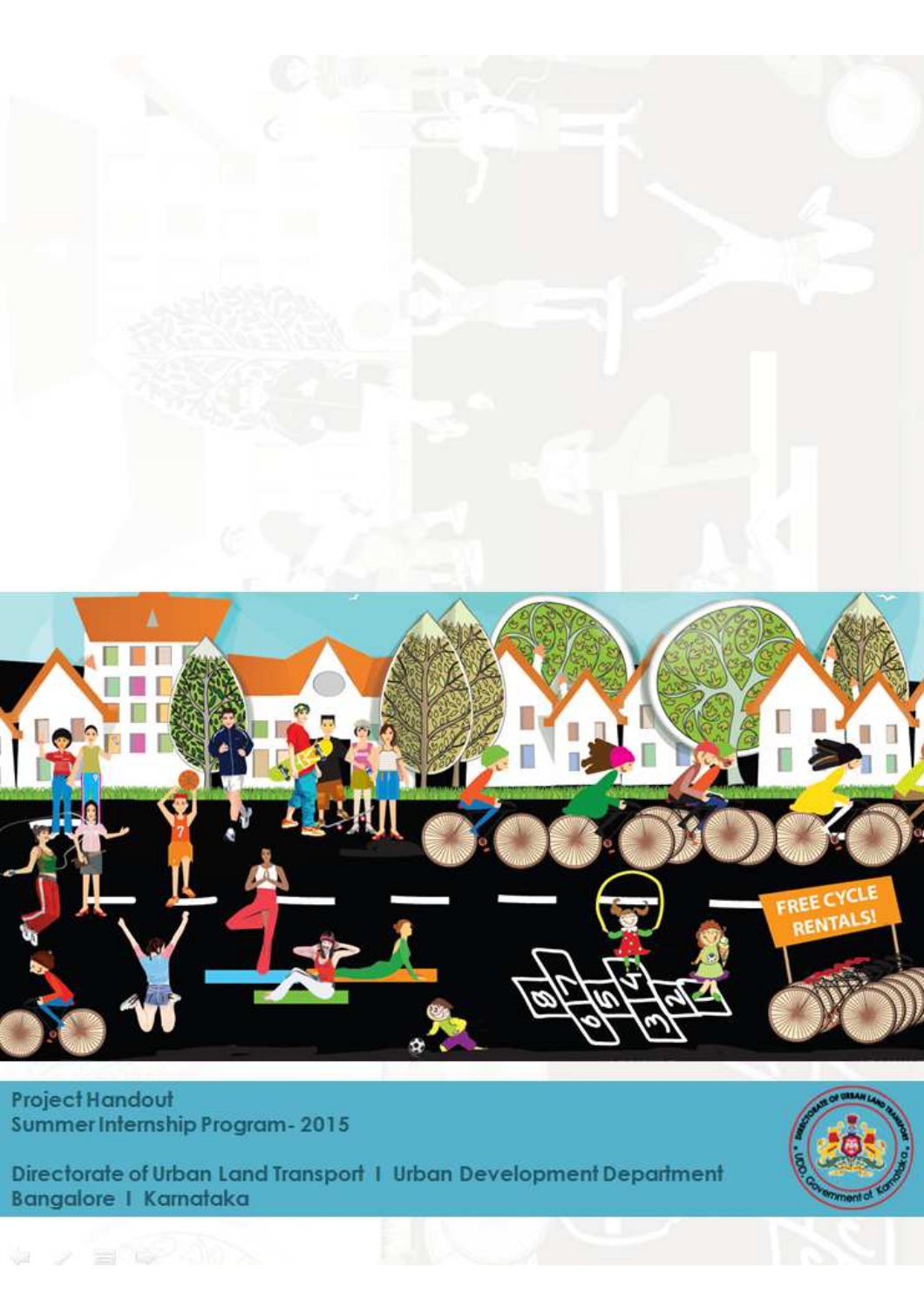## **Introduction**

Directorate of Urban Land Transport (DULT) has been set up by the Government of Karnataka under the Urban Development Department with objective to coordinate planning and implementation of Urban Transport projects and programs. The Directorate is in general responsible for overseeing all the urban land transport initiatives in Urban/ Local Planning Areas of Karnataka.

Since its inception, the Directorate has implemented many initiatives including service level benchmarking in Bangalore; preparation of policies on parking; preparation of mobility plans for cities in Karnataka; feasibility studies for mass transit systems etc. It is also working in tandem with BBMP, the city corporation of Bangalore and other city corporations on NMT initiatives. The Directorate is also spearheading the implementation of Bus rapid Transit system between the twin cities of Hubli and Dharwad.

The Directorate has grown from its humble beginnings and has now set its sights on fresh challenges. It provides a rare opportunity for technical personnel, urban and transport planners etc to work on urban transport challenges by being a part of a government organization.

In order to provide exposure to students in transport and urban planning sectors, DULT provides opportunity for 2 month internships at its headquarter in Bangalore to Masters as well to Bachelors students from all over the country. The 2 months internship program is in tandem with the colleges/ university curriculum and usually the period is for May- July every year. In continuation to that, internship for the year 2015 is starting from  $3<sup>rd</sup>$  week of May and this document intends to provide the insights of the selected projects to the interns. The document also looks into the desired deliverables expected from each intern.

This year internship program has been designed in such a way that students will not only be working on their respective team projects, but will also be sent to one of the tier II city in Karnataka for the Rapid Assessment (RA) of existing urban infrastructure & transport system in the city. Students will also be exposed towards various software (VISSIM, ArcGIS, Sketchup etc.) through short hands on training by DULT officials, which are useful for transportation as well as urban planning/ designing projects. As a part of this program a one day visit for students will be scheduled to Bangalore Metropolitan Transport Corporation (BMTC) & Namma Metro (Bangalore Metro) Depots & control centre for them to understand the day-to-day operations and also to traffic police control centre to understand the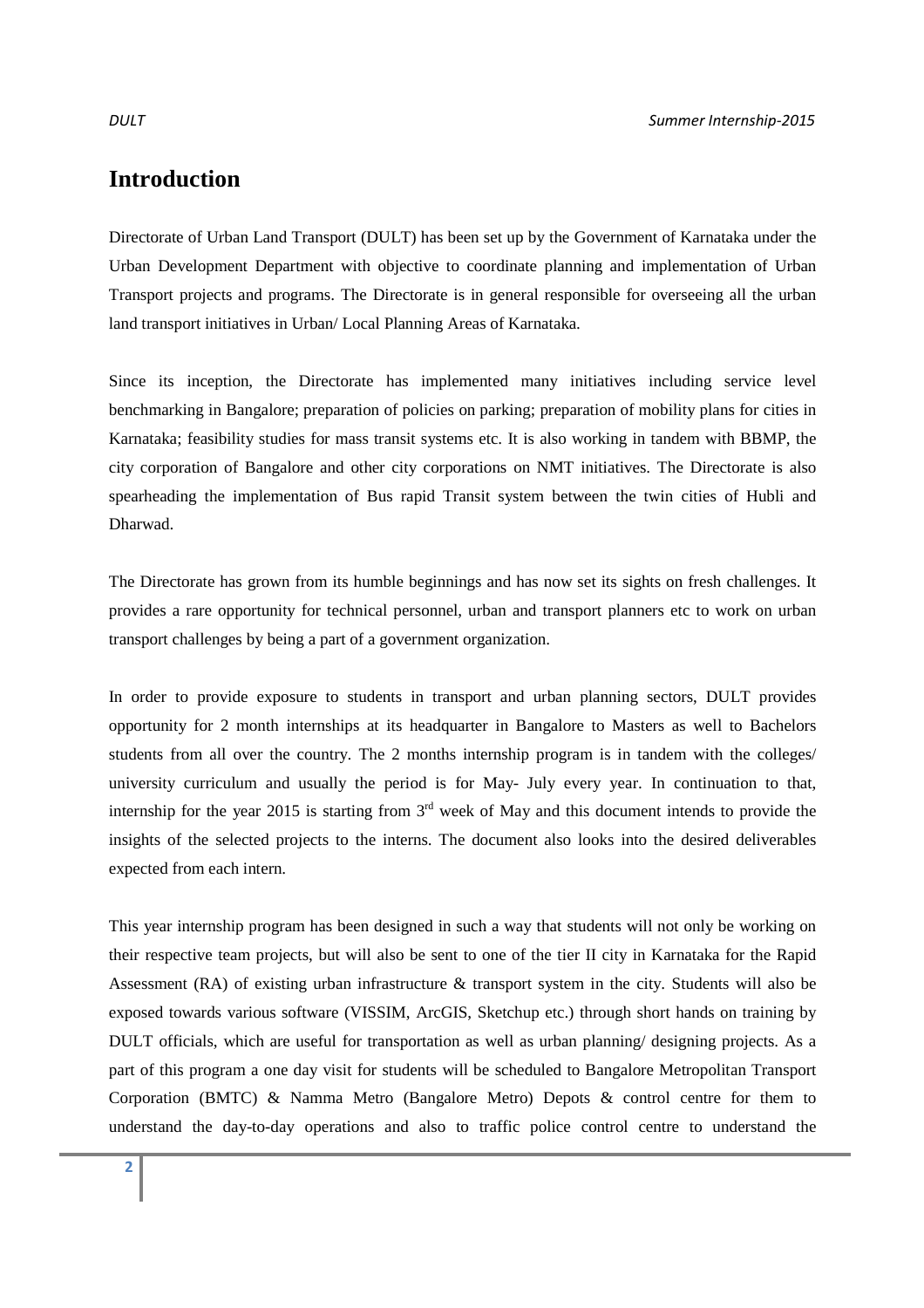functioning of technology based (cameras, video wall etc.) initiative to manage the traffic related activities in the city.

Since it is a 6- 8 weeks program, the schedule has been designed in such a way that there is maximum exposure and value-addition to the students in this short span.

Students may have to travel to project locations for case study, site visit, data collection, and/ or for meeting with different authorities or stakeholders. In some case students may be stationed at project locations for the whole period of internships, depending on the requirements of the project and its proximity to Bangalore.

It would be important for the student to have done some background reading before entering the internship program. Being a graduate degree internship, some amount of independence of thought and work decisions, work ethics, and dedication is expected from the student for utmost impact and learning.

Students joining DULT for internship program has to fulfil the below stated administrative requirements:

- It is mandatory for all the students to register themselves with the Administrative office for administration purpose, while entering into Internship program.
- It is mandatory for the students to inform their respective mentor while going out of the office during office hours for official or personal reasons.
- Attendance on all days is mandatory. Leave, if any shall be granted with prior approval from the mentor.
- Time- in and Time- out shall be logged/ report on all days to the mentor (typical timings are from 10:00 AM to 5:30 PM, with 45 min lunch break.
- It is appreciated if personal laptops could be brought to work.

Below is the tentative program for this year internship, designed for maximum exposure and valueaddition to the students.

| <b>Planned Activities</b>                 | <b>Broad level Tasks</b>     | <b>Desired Exposure/ Value- addition</b>                                                                                                                                                                                               | <b>Time Period</b> |
|-------------------------------------------|------------------------------|----------------------------------------------------------------------------------------------------------------------------------------------------------------------------------------------------------------------------------------|--------------------|
| <b>Individual/Team</b><br><b>Projects</b> | Secondary Data<br>Collection | interacting with various Week 1-6<br>Exposure towards<br>government organizations, understanding and<br>following govt. protocols and meeting with govt.<br>officials will give fare idea of functioning of<br>government departments. |                    |
|                                           | Primary Data                 | Use of various survey formats $&$ techniques (O-D                                                                                                                                                                                      |                    |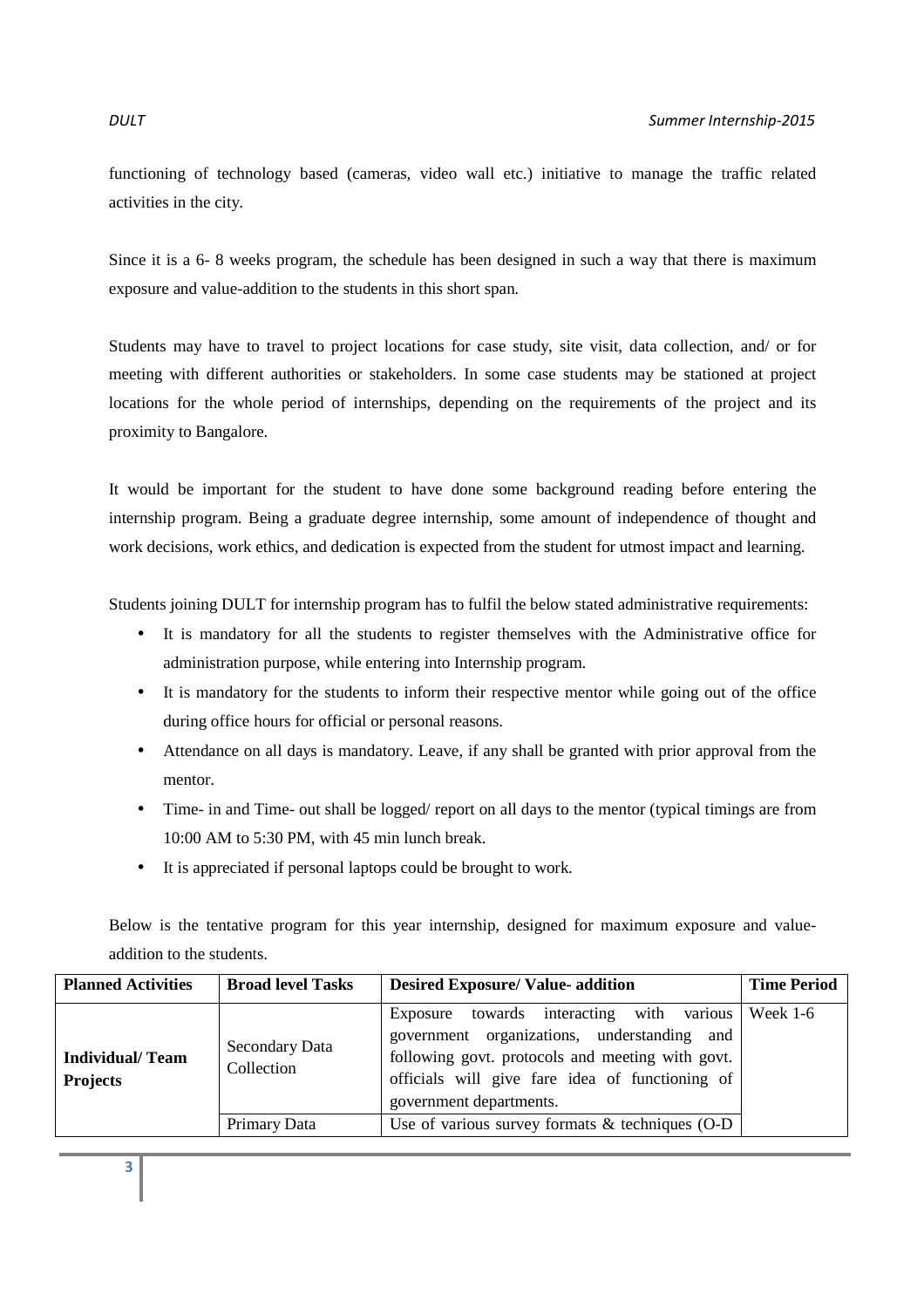|                            | Collection                               | surveys, HHI, RSI, TVC, NMT etc.) exposing           |                    |
|----------------------------|------------------------------------------|------------------------------------------------------|--------------------|
|                            |                                          | students towards conducting on- site surveys,        |                    |
|                            |                                          | which forms an integral part of any transportation   |                    |
|                            |                                          | & urban planning/ designing.                         |                    |
|                            |                                          | Exposure towards various softwares (VISSIM,          |                    |
|                            |                                          | ArcGIS, Sketchup, Photoshop, AutoCad, MS             |                    |
|                            | Use of various                           | Excel/ Word/ PowerPoint) which are useful for        |                    |
|                            | softwares                                | transportation and urban planning/ designing         |                    |
|                            |                                          | projects for analysis, and producing drawings,       |                    |
|                            |                                          | reports & presentation.                              |                    |
|                            |                                          | Short span for this exercise will keep students on   | Week 7             |
|                            |                                          | their toes; hence sharpen the observation skills and |                    |
| <b>Rapid Assessment</b>    | <b>Observational Survey</b>              | attention to details. It will also expose them       |                    |
| (RA)                       |                                          | towards time management, which is the demand of      |                    |
|                            |                                          | professional work culture.                           |                    |
| <b>Site visit to Namma</b> | Introduction to the                      | This will expose students towards whole new          | Week 8             |
| Metro Depot &              | operations of metro                      | dimension of transport planning, which is            | $(2 \text{ days})$ |
| <b>Control Centre</b>      | system and use of                        | independent of their academic curriculum and adds    |                    |
| (BMRCL), BMTC              | technological                            | strength to their knowledge by giving them the       |                    |
| <b>Traffic Control</b>     | interventions<br>in <sub>1</sub>         | practical know how of the operations and             |                    |
| Centre and also to         | managing day-<br>$\mathsf{to}\mathsf{-}$ | management of transport activities, which they       |                    |
| <b>Traffic Police</b>      | traffic<br>day<br>and 1                  | can use in their future endeavours.                  |                    |
| <b>Control Centre</b>      | transport activities.                    |                                                      |                    |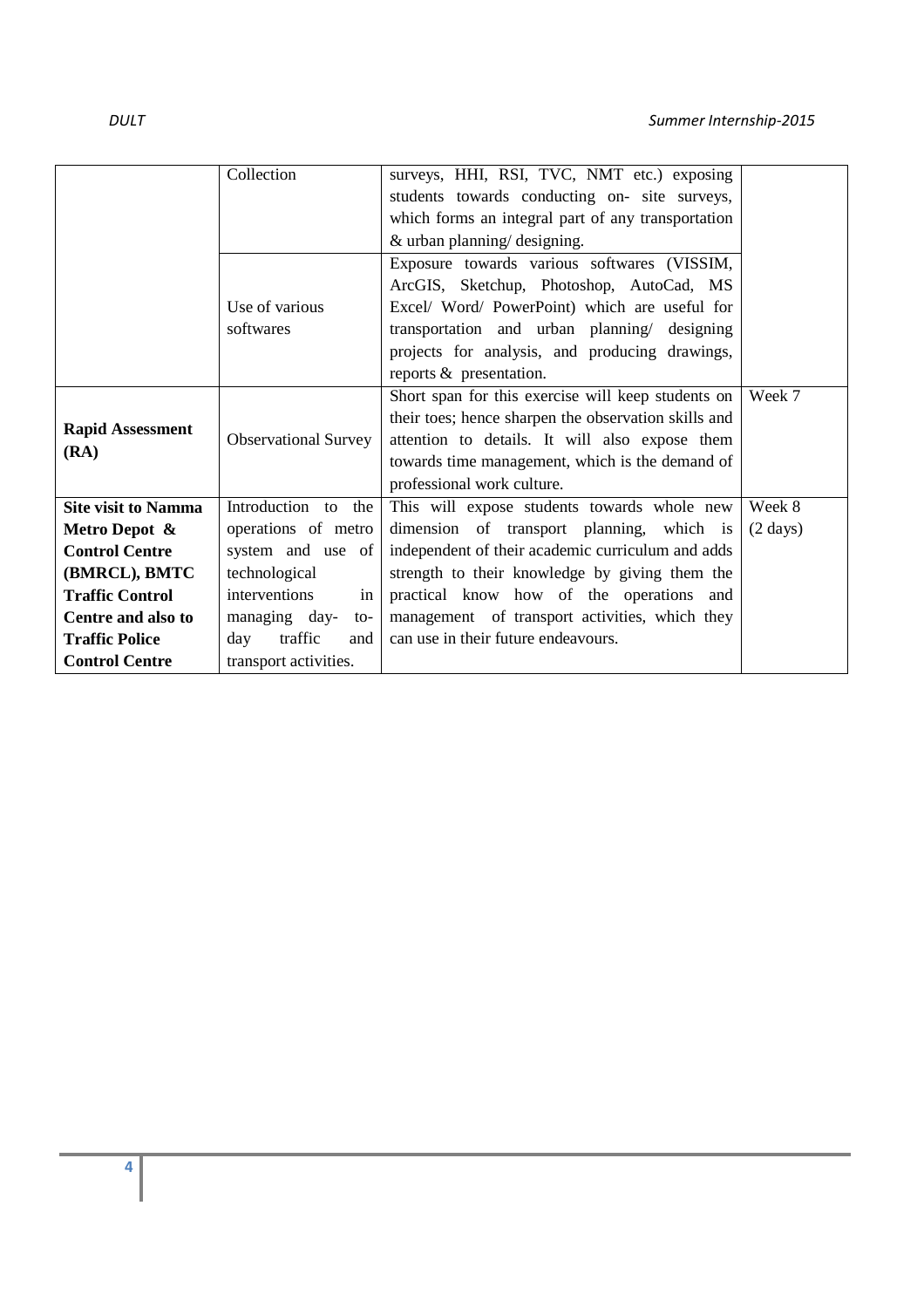| <b>Station Accessibility Plan (SAP)- Vijaynagar Metro Station</b>                                             |                                                                                                                           |  |
|---------------------------------------------------------------------------------------------------------------|---------------------------------------------------------------------------------------------------------------------------|--|
| <b>Project Location</b>                                                                                       | Vijaynagar, Bangalore                                                                                                     |  |
| <b>Introduction</b>                                                                                           |                                                                                                                           |  |
|                                                                                                               | Bangalore, the capital of south Indian state Karnataka is India's fifth largest and a rapidly growing metropolis. It is   |  |
|                                                                                                               | known world over as India's Garden City and Silicon Valley. In the last decade or so, a genial small city, dotted with    |  |
|                                                                                                               | breathtakingly beautiful gardens and dominated by large defence establishments and government funded labs                 |  |
|                                                                                                               | transformed quickly in to a teeming metropolis with large public sector companies, educational institutions and a global  |  |
| IT hub.                                                                                                       |                                                                                                                           |  |
|                                                                                                               | The population of Bangalore city increased from 5.67 million (2001) to 7 million (2011). The need for efficient rail-     |  |
|                                                                                                               | based system was felt in to address its transport problems. That's when Bangalore Metro was proposed and readily          |  |
|                                                                                                               | accepted by GOI. BMRCL was constituted as a SPV for implementation of the Bangalore Metro Rail Project.                   |  |
| <b>Project Brief</b>                                                                                          |                                                                                                                           |  |
|                                                                                                               | While there are different definitions of access, in transportation planning, accessibility (or just access) refers to the |  |
|                                                                                                               | physical ease of reaching goods, services, activities and destinations. Access is the goal of most transport activity.    |  |
|                                                                                                               | Access to public transport can be achieved through different means/ modes. These are walking, bicycling, feeder public    |  |
|                                                                                                               | transport, intermediate public transport and private motor vehicles.                                                      |  |
|                                                                                                               | Improving access to and from Metro is critical to meet ridership goals and serving customer needs. Potential riders may   |  |
|                                                                                                               | be lost or choose other means of travel if any of the following conditions exist:                                         |  |
| ٠                                                                                                             | Pedestrian paths are indirect and fragmented;                                                                             |  |
| $\bullet$                                                                                                     | High traffic volumes and traffic conflicts exist in and around the station;                                               |  |
|                                                                                                               | Pick-up/drop-off space is inconvenient or limited and access is not provided for shuttle buses;                           |  |
| $\bullet$                                                                                                     | Short-term and long-term parking are full or unavailable.                                                                 |  |
|                                                                                                               | Potential riders may also be lost if access constraints mean that the door-to-door journey involving Metro becomes        |  |
|                                                                                                               | more expensive, time consuming, unreliable or frustrating than an alternative means of travel, such as driving.           |  |
|                                                                                                               | Ultimately, the goal of improving station access is to better serve existing customers while attracting additional        |  |
| customers by:                                                                                                 |                                                                                                                           |  |
| Enhancing the pedestrian experience with a safer and more attractive walking environment;                     |                                                                                                                           |  |
| Maintaining a good level of service for transit access to the site for buses and other transit vehicles;<br>٠ |                                                                                                                           |  |
| Accommodating future access needs, which include vehicular traffic growth;                                    |                                                                                                                           |  |
| $\bullet$                                                                                                     | Making transit use more convenient and attractive.                                                                        |  |
|                                                                                                               | The introduction of Namma metro in Bangalore has initiated and accelerated transformation in the adjacent                 |  |
|                                                                                                               |                                                                                                                           |  |
| 5                                                                                                             |                                                                                                                           |  |
|                                                                                                               |                                                                                                                           |  |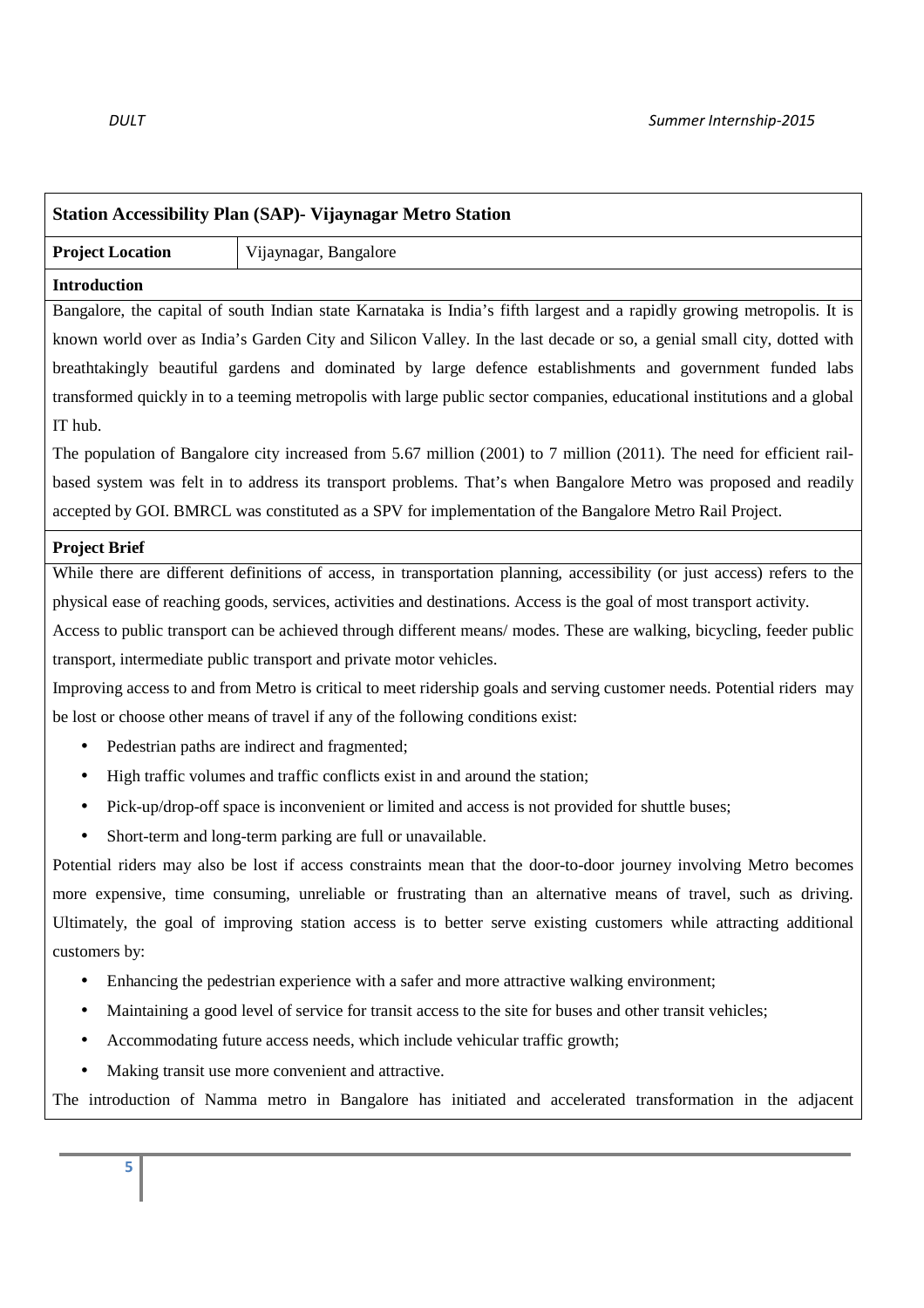neighbourhoods with changing movement patterns within these neighbourhoods. The number of passengers expected to travel on the metro every day is estimated at 12 lakhs in 2013 and 19 lakhs in 2021.

The Station Accessibility Plan is to be prepared within the overall framework of the National Urban Transport Policy (2006). It is to bring about more equitable allocation of road space with people, rather than vehicles, as its main focus; and encourage greater use of public transport and non-motorized modes. At the city level, the findings of the CTTP (2007) need to be kept in mind and addressed, especially the decline in public transport modal share over the last two decades and overall inadequate and unmaintained footpath infrastructure. The travel patterns in each neighbourhood around the metro stations are characterized by their land uses, densities, built up area and urban fabric. The Station accessibility plan has to identify the distinct character of each area, identify their distinct travel patterns with a focus on pedestrian and cyclist and propose interventions to address their specific context.

With the overall goal of creating a sustainable Bengaluru, the Station Accessibility Plan for Namma Metro is perceived to improve access to the metro stations by following the green hierarchy i.e. prioritizing walking, bicycling / movement of non-motorized vehicles (NMVs), public transport and intermediate public transport.

### **Tentative Work plan**

Below is the broad level of activities planned for an 8 - week period to achieve the above objective.

- Week 1- Background Study, Site visit to project location- Reconnaissance survey of the area (socio-cultural activities, economic activities, existing infrastructures), stakeholder meetings and identify data collection needs
- Week 2, 3 Data collection  $\&$  analysis activities, preparation of conceptual and detail drawings
- Week 4, 5- Preparation and submission of Draft Report with presentation
- Week 6- Submission of final report and presentation (incorporating comments/ suggestion from DULT reviews)

| <b>Project Duration</b>      | 6-8 weeks                                                                                                                                                                                                                                                                                                                                                                                                                                                                                                  |  |
|------------------------------|------------------------------------------------------------------------------------------------------------------------------------------------------------------------------------------------------------------------------------------------------------------------------------------------------------------------------------------------------------------------------------------------------------------------------------------------------------------------------------------------------------|--|
| <b>Concerned Authorities</b> | BMRCL, DULT, BBMP, BDA,                                                                                                                                                                                                                                                                                                                                                                                                                                                                                    |  |
| <b>Related Documents</b>     | CMP, CTTP, TOR for SAP, SAP model document by Embarg for Indiranagar Metro<br><b>Station, Consultant reports</b>                                                                                                                                                                                                                                                                                                                                                                                           |  |
| <b>Mentor</b>                | Yougal Tak & Sonal Kulkarni                                                                                                                                                                                                                                                                                                                                                                                                                                                                                |  |
| <b>Deliverables</b>          | Accessibility study of Jayanagar metro Station (Elevated)<br>At the end of each week, a summary report of the task assigned should be submitted to<br>the mentor (by end- of- day every Saturday)<br>Design drawings in AutoCad, Sketchup renderings, renderings on Photoshop etc.<br>By end of 6th week a draft report including recommendation on suitable accessibility<br>plan, detailing different components of design should be submitted<br>A final report and a presentation will due by 7th week |  |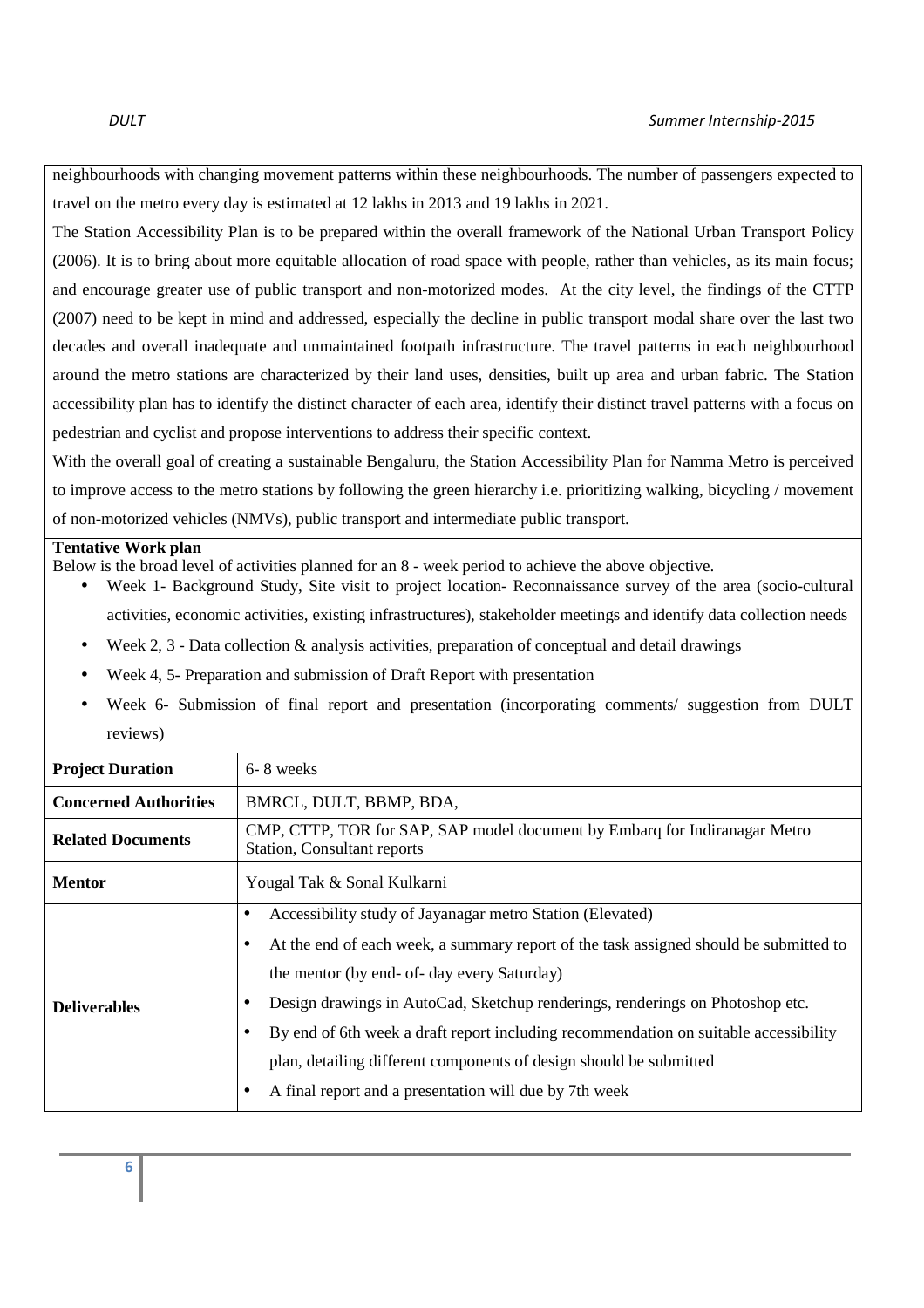| Development of Transport System Plans for Neighbourhood                                                                 |                                                                                                                            |  |
|-------------------------------------------------------------------------------------------------------------------------|----------------------------------------------------------------------------------------------------------------------------|--|
| <b>Project Location</b>                                                                                                 | Jayanagar                                                                                                                  |  |
| <b>Introduction</b>                                                                                                     |                                                                                                                            |  |
|                                                                                                                         | Bangalore is 5th largest economy in India and is growing rapidly. In recent decades, Bangalore has grown many folds        |  |
|                                                                                                                         | in terms of population as well as area. 36% of urban population live in Bangalore and 1.5 million move in to the city      |  |
|                                                                                                                         | each year. Due to unprecedented growth of Bangalore, the trips lengths have increased which is presently11 kms per         |  |
|                                                                                                                         | day. Due to increased trip lengths, dependency on private vehicle use has also increased. However, Public Transport        |  |
|                                                                                                                         | (PT) is backbone of the mobility in the city where 42% trips are made by PT. Currently Bangalore Metropolitan              |  |
|                                                                                                                         | Transport Corporation (BMTC) is main PT system provider in the region. However the mode share of PT is on decline,         |  |
|                                                                                                                         | there is increase in private vehicle ownership which is increasing at the rate of 10% per year. As stated earlier more and |  |
|                                                                                                                         | more people are moving to city due to job prospective, the pressure on PT is increasing. To reduce this pressure, metro    |  |
|                                                                                                                         | is being commissioned in Bangalore in 2 phases. Intermediate public transport (auto) is also catering to large bunch of    |  |
| commuters for medium/shorter distances and last mile connectivity.                                                      |                                                                                                                            |  |
|                                                                                                                         | Bangalore used to have NMT as commuting mode due to shorter travel distances and salubrious climate which is               |  |
|                                                                                                                         | declining and is now reduced to 2% in 2011 from 1985 which was 16%. Bangalore has dense network of roads with              |  |
| 11,000 kms with 40,000 intersections. Though the functional hierarchy is not defined leading to vehicle penetration and |                                                                                                                            |  |
| overcrowding almost all the roads.                                                                                      |                                                                                                                            |  |
| <b>Project Brief</b>                                                                                                    |                                                                                                                            |  |
|                                                                                                                         | Various transport systems are in place in the neighbourhood for commuting option as defined in introduction. These         |  |
|                                                                                                                         | various transport systems has to be organized functionally to make them work as intended and serve specific purpose        |  |
| and trips lengths.                                                                                                      |                                                                                                                            |  |
|                                                                                                                         | The Transport Systems Plans at the neighbourhood level aims to achieve the above objective by understanding the            |  |
|                                                                                                                         | travel pattern of roads users (residents, people who work in the neighbourhood or people who pass by the area). This       |  |
|                                                                                                                         | will give a common ground for all stakeholders for planning options of the transport system.                               |  |
| As pilot initiative, Jaynagar has been taken for development of Transport Systems Plan.                                 |                                                                                                                            |  |
| Tasks:                                                                                                                  |                                                                                                                            |  |
|                                                                                                                         | 1. Understanding activity centres which comprises of generators and attractors                                             |  |
|                                                                                                                         | 2. Understanding trip pattern of neighbourhood-O-D matrix                                                                  |  |
| 3. Mapping of existing transport systems                                                                                |                                                                                                                            |  |
| 4. Rationalization of transport services to meet the travel pattern.                                                    |                                                                                                                            |  |
| <b>Tentative Work Plan</b>                                                                                              |                                                                                                                            |  |

Below is the broad level of activities planned for an 8 - week period to achieve the above objective.

Week 1, 2: Reconnaissance survey and secondary data collection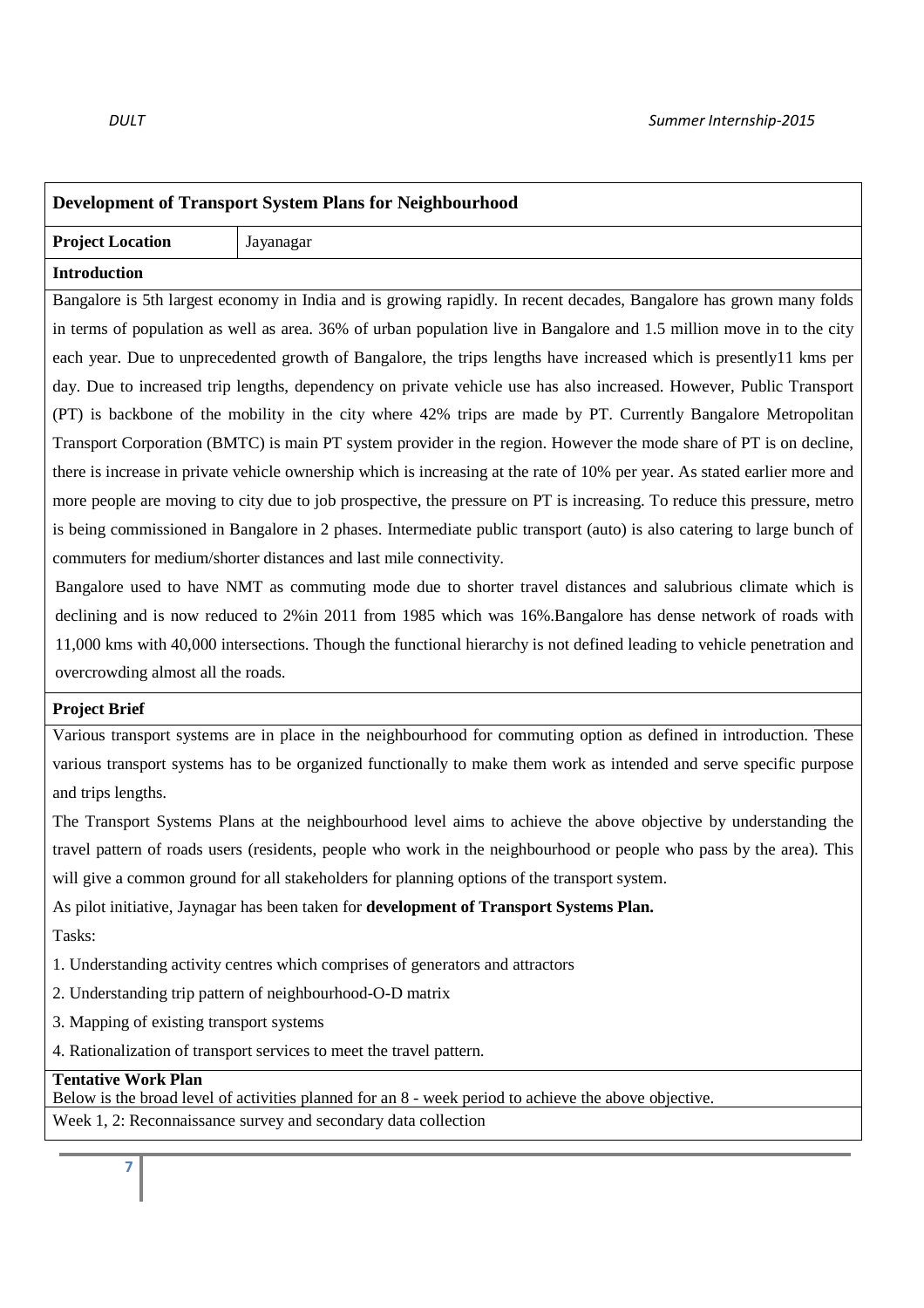| Understanding study area in terms of                                                           |  |
|------------------------------------------------------------------------------------------------|--|
| a. Mapping of activity centres                                                                 |  |
| b. Mapping/ updating roads/ PT network/cycle network                                           |  |
| c. Mapping of transport infrastructure (metro stations, bus stands, auto stands, cycle stands) |  |
| <b>Secondary data collection</b>                                                               |  |
| a. Population                                                                                  |  |
| b. Job generators-attractors                                                                   |  |
| Week 3, 4: Understanding travel pattern                                                        |  |
| a. development of O-D pattern                                                                  |  |
| b. Understanding mode share                                                                    |  |
|                                                                                                |  |

Week 5, 6: Development of TSM methodology

Week 7: Preparation of report and analysis (incorporating any comments or suggestions from DULT reviews)

| <b>Project Duration</b>      | 6-8 weeks                                                                                                                                                                                                                                                                                                                                                                 |  |
|------------------------------|---------------------------------------------------------------------------------------------------------------------------------------------------------------------------------------------------------------------------------------------------------------------------------------------------------------------------------------------------------------------------|--|
| <b>Concerned Authorities</b> | BBMP-Mu, Traffic Police,                                                                                                                                                                                                                                                                                                                                                  |  |
| <b>Related Documents</b>     | CTTPs, CMPs, Other related reports.                                                                                                                                                                                                                                                                                                                                       |  |
| <b>Mentor</b>                | Richa Pandey & Shamanth Kuchangi                                                                                                                                                                                                                                                                                                                                          |  |
| <b>Deliverables</b>          | At the end of each week, a summary report of the task assigned should be submitted to<br>$\bullet$<br>the mentor (by end-of-day every Saturday)<br>By end of 7th week a draft report including recommendation on suitable intersection<br>design, detailing different components of design should be submitted.<br>A final report and a presentation will due by 8th week |  |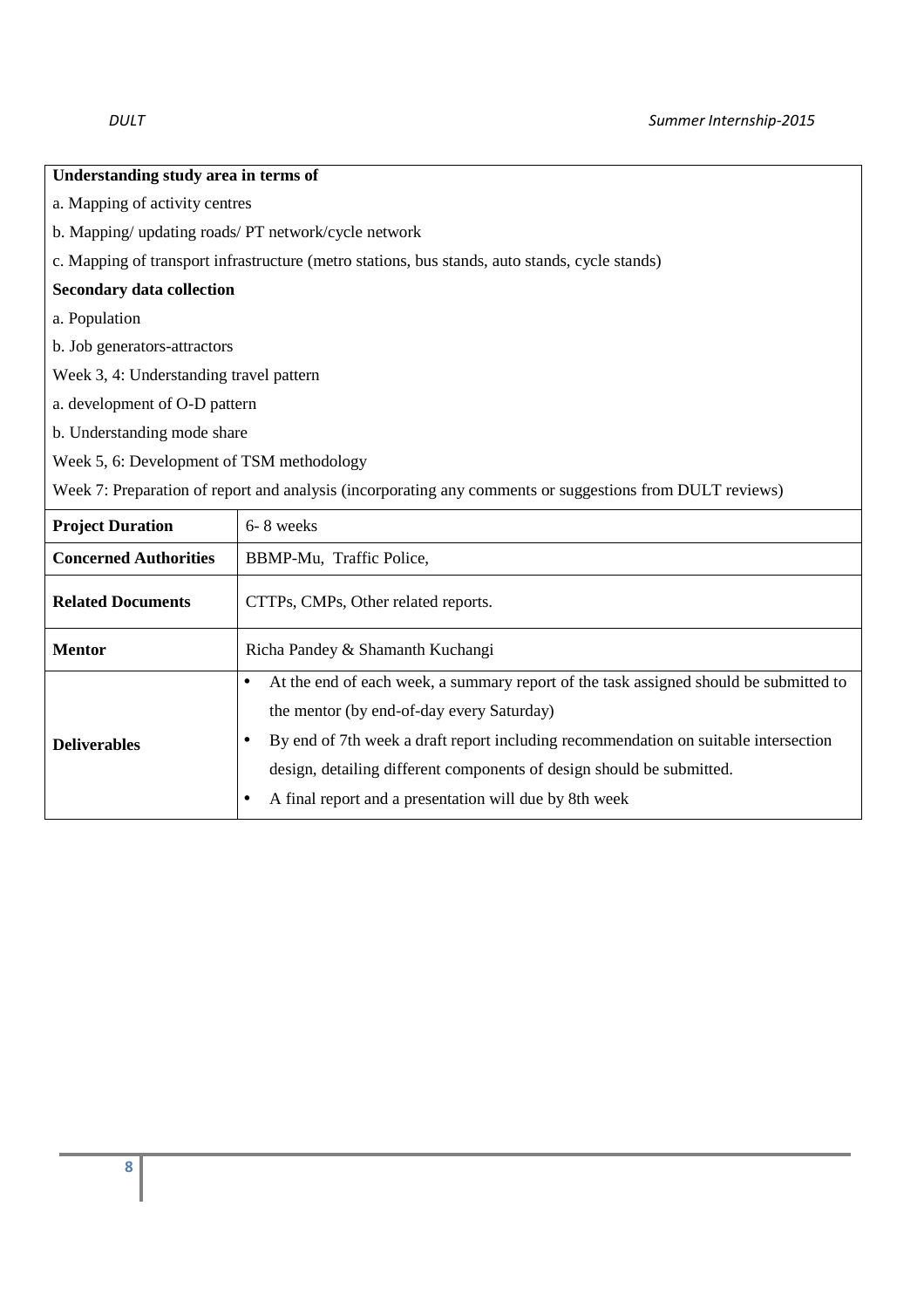| <b>Traffic Impact Study for the Proposed Bus Terminals at Udupi - Malpe LPA</b>                                      |                                                                                                                                                                                                                        |  |
|----------------------------------------------------------------------------------------------------------------------|------------------------------------------------------------------------------------------------------------------------------------------------------------------------------------------------------------------------|--|
| <b>Project Location</b>                                                                                              | Udupi - Malpe LPA                                                                                                                                                                                                      |  |
| <b>Introduction</b>                                                                                                  |                                                                                                                                                                                                                        |  |
|                                                                                                                      | The Government of Karnataka declared "THE UDUPI - MALPE LOCAL PLANNING AREA" in 1976 which                                                                                                                             |  |
|                                                                                                                      | comprises three important towns Udupi, Malpe and Manipal. The total geographical area of Udupi-Maple Planning area                                                                                                     |  |
|                                                                                                                      | is 127.35 sq km. There are 19 Revenue villages in the LPA. Udupi is amongst the most prominent places of pilgrimage                                                                                                    |  |
|                                                                                                                      | in the country and is famous for its temple enshrines Lord Krishna and many other deities. Whereas, Manipal is known                                                                                                   |  |
| as a major technology and medical research hub.                                                                      |                                                                                                                                                                                                                        |  |
|                                                                                                                      | In these cities, buses are likely to remain the primary mode of mass transit for the foreseeable future. Buses provide the                                                                                             |  |
|                                                                                                                      | greatest flexibility in service routes to meet the current transport demand. Thus, improved performance of urban bus                                                                                                   |  |
|                                                                                                                      | service will essentially contribute to improved environmental conditions in medium sized cities by shifting mobility                                                                                                   |  |
|                                                                                                                      | from private modes towards more efficient environmental-friendly and safer travel modes. The strategy to attract riders                                                                                                |  |
|                                                                                                                      | is based on reliability and on the many other aspects of a customer's experience. Amongst one is the provision of a                                                                                                    |  |
| well-equipped bus terminal.                                                                                          |                                                                                                                                                                                                                        |  |
|                                                                                                                      | Udupi District despite having a well-planned and established city transport service currently lacks basic infrastructure                                                                                               |  |
| facilities such as bus shelters or bus terminals.                                                                    |                                                                                                                                                                                                                        |  |
| <b>Project Brief</b>                                                                                                 |                                                                                                                                                                                                                        |  |
|                                                                                                                      | The Directorate of Urban Land Transport has taken up the initiative of preparation of a DPR for the Construction of a                                                                                                  |  |
| City Bus Terminal at Udupi. The objective is to assess the potential impact of traffic generated by the proposed Bus |                                                                                                                                                                                                                        |  |
| Terminal on the roadway segments, intersections and at access points of the Terminal and to recommend various        |                                                                                                                                                                                                                        |  |
|                                                                                                                      | roadway improvements and mitigation measures required for ensuring safe and efficient vehicular and pedestrian                                                                                                         |  |
|                                                                                                                      | circulation in the study area upon the completion of the project. In addition to the Traffic Impact Study, an effort on                                                                                                |  |
| preparing a conceptual plan to design a modernised bus terminal ensuring basic amenities shall also be incorporated. |                                                                                                                                                                                                                        |  |
| <b>Tentative Work Plan</b>                                                                                           |                                                                                                                                                                                                                        |  |
|                                                                                                                      | Below is the broad level of activities planned for an 8 - week period to achieve the above objective.<br>Week1: Site visit to project location: Reconnaissance survey of study area, junctions and traffic operations, |  |
|                                                                                                                      | Week 2/3: Data Collection: Surveys and Data Analysis, Identification of possible conflict points, preparation of Traffic                                                                                               |  |
| Circulation Plans-Site and surrounding roadway segments, Presentation of the As-is scenario.                         |                                                                                                                                                                                                                        |  |
| Week 3/4/5: Preparation of recommendation/mitigation measures for better and safe circulation of pedestrians and     |                                                                                                                                                                                                                        |  |
| vehicles. Mitigation measures should be detailed out in AutoCad drawing. There should also be a validation of the    |                                                                                                                                                                                                                        |  |
| proposed measures.                                                                                                   |                                                                                                                                                                                                                        |  |
| Week 6: Preparation and submission of Draft report with presentation and submission of final report and presentation |                                                                                                                                                                                                                        |  |
| (incorporating any comments or suggestion from DULT reviews).                                                        |                                                                                                                                                                                                                        |  |
| 9                                                                                                                    |                                                                                                                                                                                                                        |  |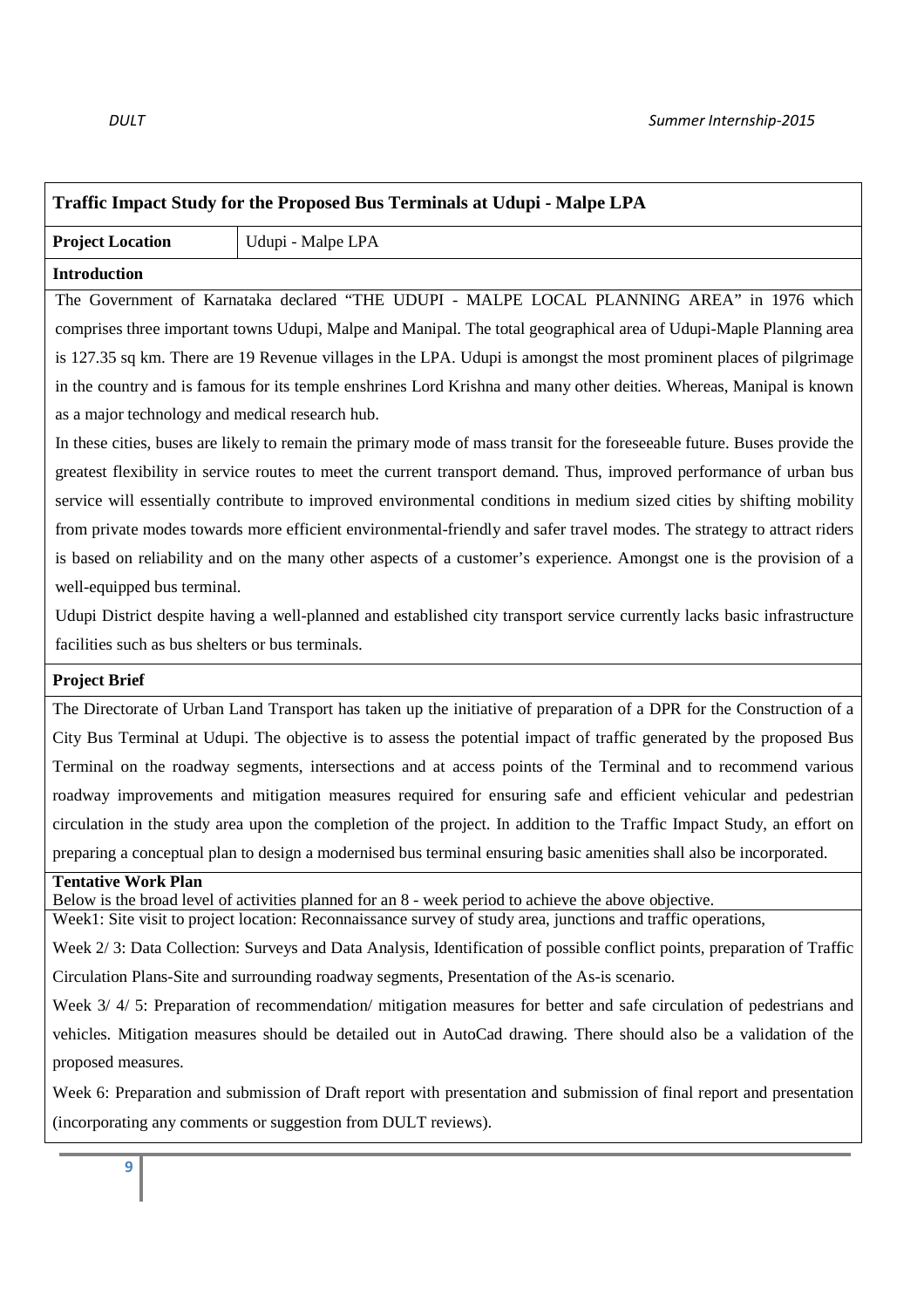| <b>Project Duration</b>      | 6 weeks                                                                                                                                                                                                                                                                                                                                      |  |
|------------------------------|----------------------------------------------------------------------------------------------------------------------------------------------------------------------------------------------------------------------------------------------------------------------------------------------------------------------------------------------|--|
| <b>Concerned Authorities</b> | Bus operators, Udupi CMC, Traffic Police, etc.                                                                                                                                                                                                                                                                                               |  |
| <b>Related Documents</b>     | Site Plan, Traffic Data, etc.                                                                                                                                                                                                                                                                                                                |  |
| <b>Mentor</b>                | Sylvia Prakash & Sreelakshmi                                                                                                                                                                                                                                                                                                                 |  |
| <b>Deliverables</b>          | At the end of each week, a summary report of the task assigned should be submitted to<br>٠<br>the mentor (by end-of-day every Saturday)<br>By end of 9th week a draft report including conceptual plan, drawing detailing different<br>components of design should be submitted.<br>A final report and a presentation will due by 10th week. |  |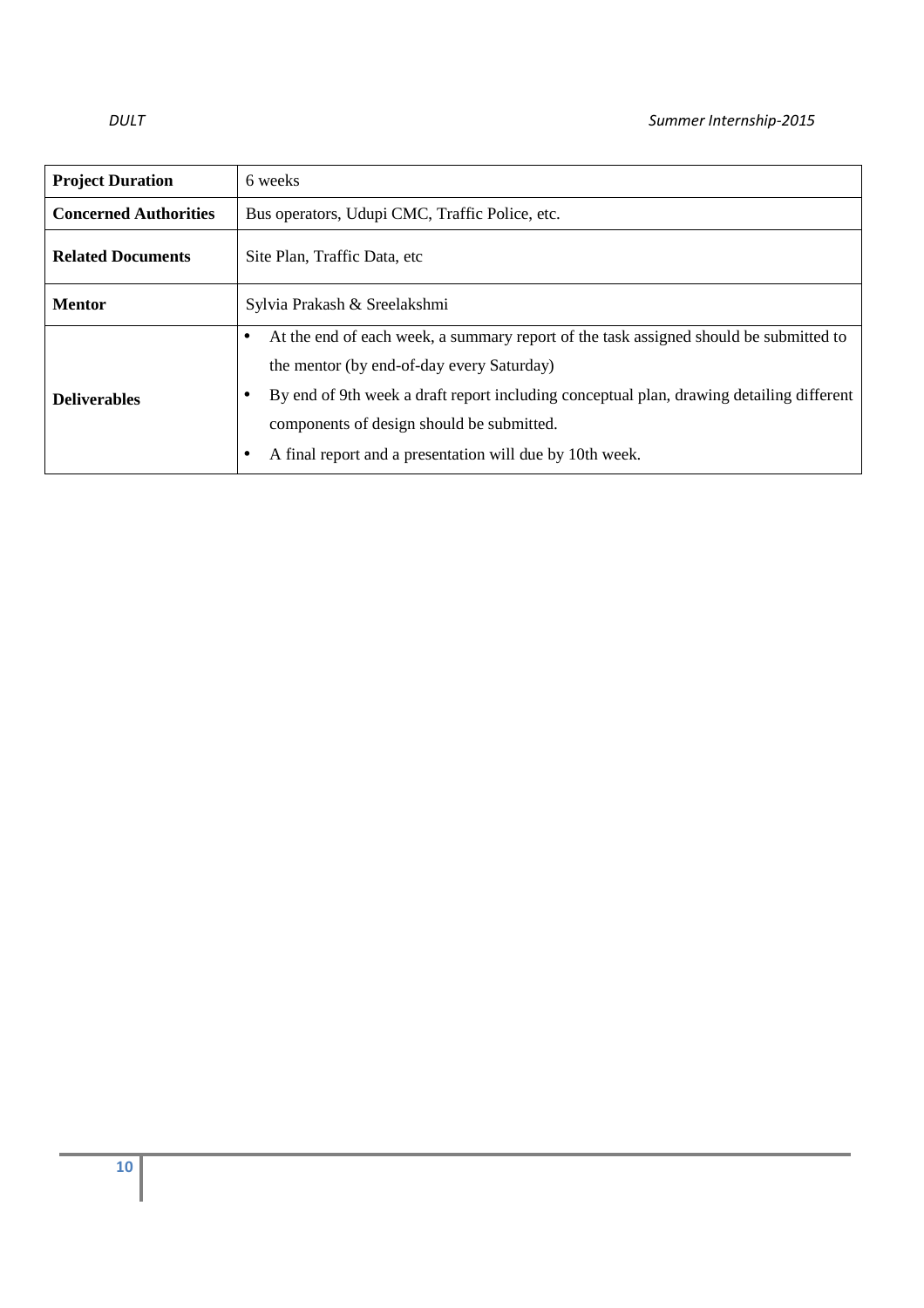| <b>Traffic Management Study (TMS)</b>                                                                                |                                                                                                                       |  |
|----------------------------------------------------------------------------------------------------------------------|-----------------------------------------------------------------------------------------------------------------------|--|
| <b>Project Location</b>                                                                                              | Belgaum                                                                                                               |  |
| <b>Introduction</b>                                                                                                  |                                                                                                                       |  |
|                                                                                                                      | The city of Belgaum is located to the north-west of Karnataka and lies on the NH-4 connecting Bangalore to Mumbai.    |  |
|                                                                                                                      | The population of Belgaum is 488,292 as per 2011 census. The city is the gateway to both Mumbai and Goa from          |  |
|                                                                                                                      | Karnataka. It is well connected by road and rail. The transportation system in the city is dependent primarily on     |  |
|                                                                                                                      | roadway system. About 743 km. of road network connects various parts of Belgaum. The city has a road density of 7.90  |  |
|                                                                                                                      | km per sq. km and 1.56 km road length per 1000 persons. The total number of vehicles registered has grown at a CAGR   |  |
|                                                                                                                      | of 12% in the last five years in Belgaum taluk. As per the existing land use it has been observed that the commercial |  |
| activities are concentrated in CBD. The Central Business Area of the city is bounded by two highways on North, East  |                                                                                                                       |  |
| and West namely NH- 4 & NH- 4A. But, there are no well-structured city roads for the fast moving regional traffic to |                                                                                                                       |  |
| inter-connect these highways. Most of the roads especially in CBD area are unplanned and organic in nature. The      |                                                                                                                       |  |
| freight traffic movement is heavy which raises concerns on road safety. There is a conflict between highway and city |                                                                                                                       |  |
| traffic, reducing the travel speed while increasing the hold-up time at junctions. These areas around CBD have not   |                                                                                                                       |  |
|                                                                                                                      | undergone any change in respect of road width. The commercial activity has increased several folds, but the area has  |  |
|                                                                                                                      | not increased leading to acute congestion. Khade bazaar road running in east-west direction connecting Pune-Bangalore |  |
| road and Belgaum-Panaji road and Ganapati Galli road running north-south are the important roads in the CBD area of  |                                                                                                                       |  |
| Belgaum.                                                                                                             |                                                                                                                       |  |

### **Project Brief**

With increasing population and a growing economic base, Belgaum has witnessed a phenomenal rise in vehicular growth. As a consequence the city is facing the problem of congestion. Congestion occurs when demand for road space exceeds supply. Though space constraint seems to be of prime importance but most of the time reason for congestion is the poor allocation of resources & lack of proper management of existing components. Hence, not only to save scarce resources but also to use/consume them wisely cities need traffic management studies.

The aim of the traffic management studies is to improve the ease of accessibility & enhance the mobility of the area in context. The above stated project also aims to conduct a traffic management study looking into the observed traffic operation conditions in the city.

Traffic management studies investigate the existing traffic conditions, identify the constraints/problems, diagnose the same with the help of primary  $\&$  secondary data relevant to the study  $\&$  suggest mitigation measures as per the analysed results. Mitigation measures are suggested after comparing the impact on measures of effectiveness for the proposed scenario to that of the existing one.

**Tentative Work Plan**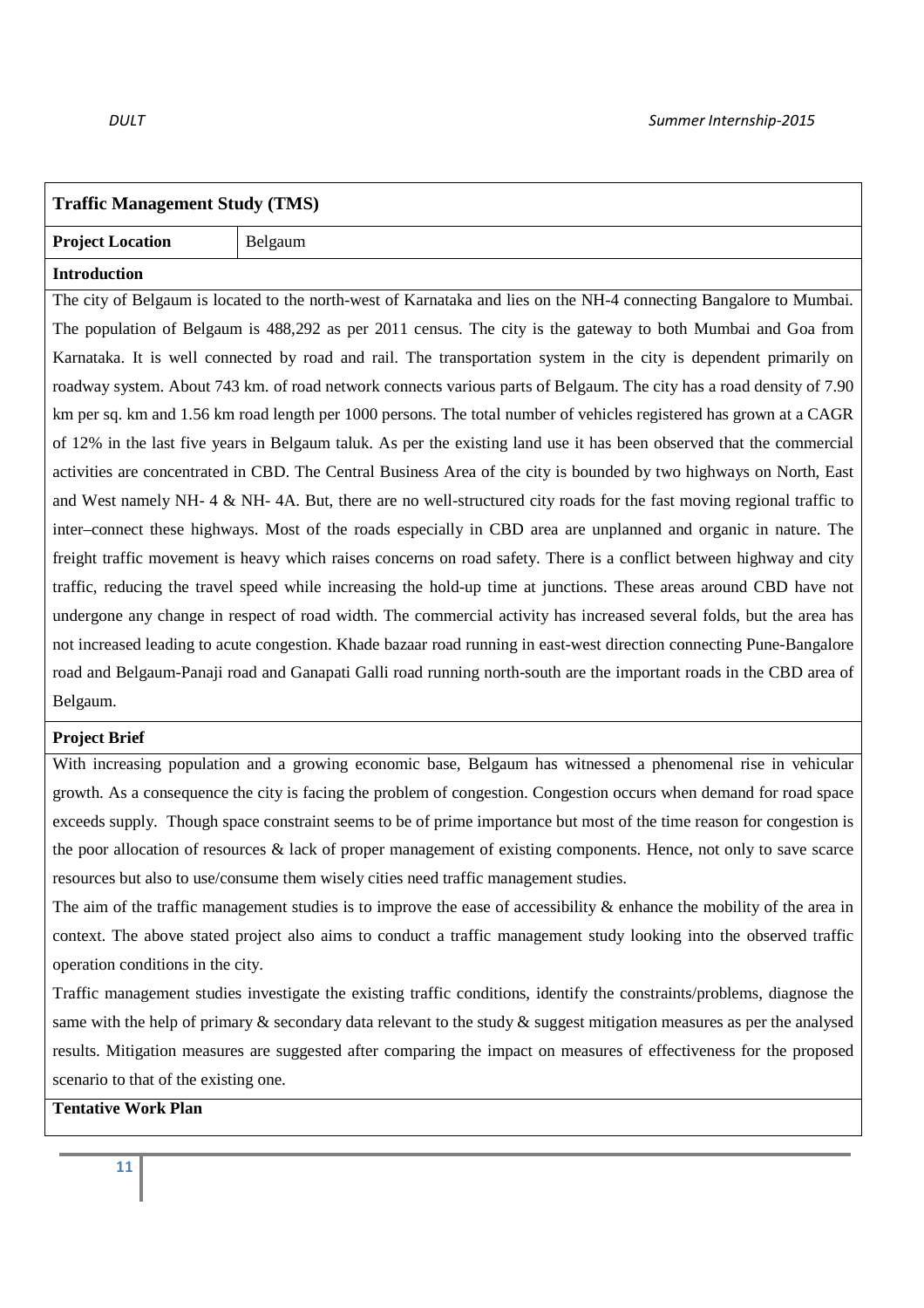Below is the broad level of activities planned for a 7 - week period to achieve the above objective.

Week 1: project understanding, Area delimitation, & Base map preparation of the area.

Week 2: Site visit– reconnaissance survey of the area, Primary Data collection, identification of problems/bottlenecks, Meetings with concerned agencies, Secondary Data collection.

Week 3/4:, Data analysis, network preparation in Vissim, modifying AutoCAD map, junction design, report preparation Week 4/5: Draft conceptual plans and Preparation of draft final report and presentation (incorporating any comments or suggestions from DULT reviews)

Weeks 6/7: Finalisation of report and presentation

| <b>Project Duration</b>      | 7 weeks                                                                                                                                                                                                                                                                                                                                                                                             |  |
|------------------------------|-----------------------------------------------------------------------------------------------------------------------------------------------------------------------------------------------------------------------------------------------------------------------------------------------------------------------------------------------------------------------------------------------------|--|
| <b>Concerned Authorities</b> | DULT, Belgaum Traffic Police, Belgaum city Corporation.                                                                                                                                                                                                                                                                                                                                             |  |
| <b>Related Documents</b>     | CTTP, IRC, DULT Pedestrian guidelines etc. Traffic management Studies done by DULT                                                                                                                                                                                                                                                                                                                  |  |
| <b>Mentor</b>                | Madhu Singh & Sourav Dhar                                                                                                                                                                                                                                                                                                                                                                           |  |
| <b>Deliverables</b>          | At the end of each week, a summary report of the task assigned should be submitted to<br>$\bullet$<br>the mentors (by end-of-day every Saturday)<br>By end of $5th$ week a draft report including conceptual plans, AutoCAD drawings<br>$\bullet$<br>detailing different components of the study should be submitted.<br>A final report and a presentation will be done by $7th$ week.<br>$\bullet$ |  |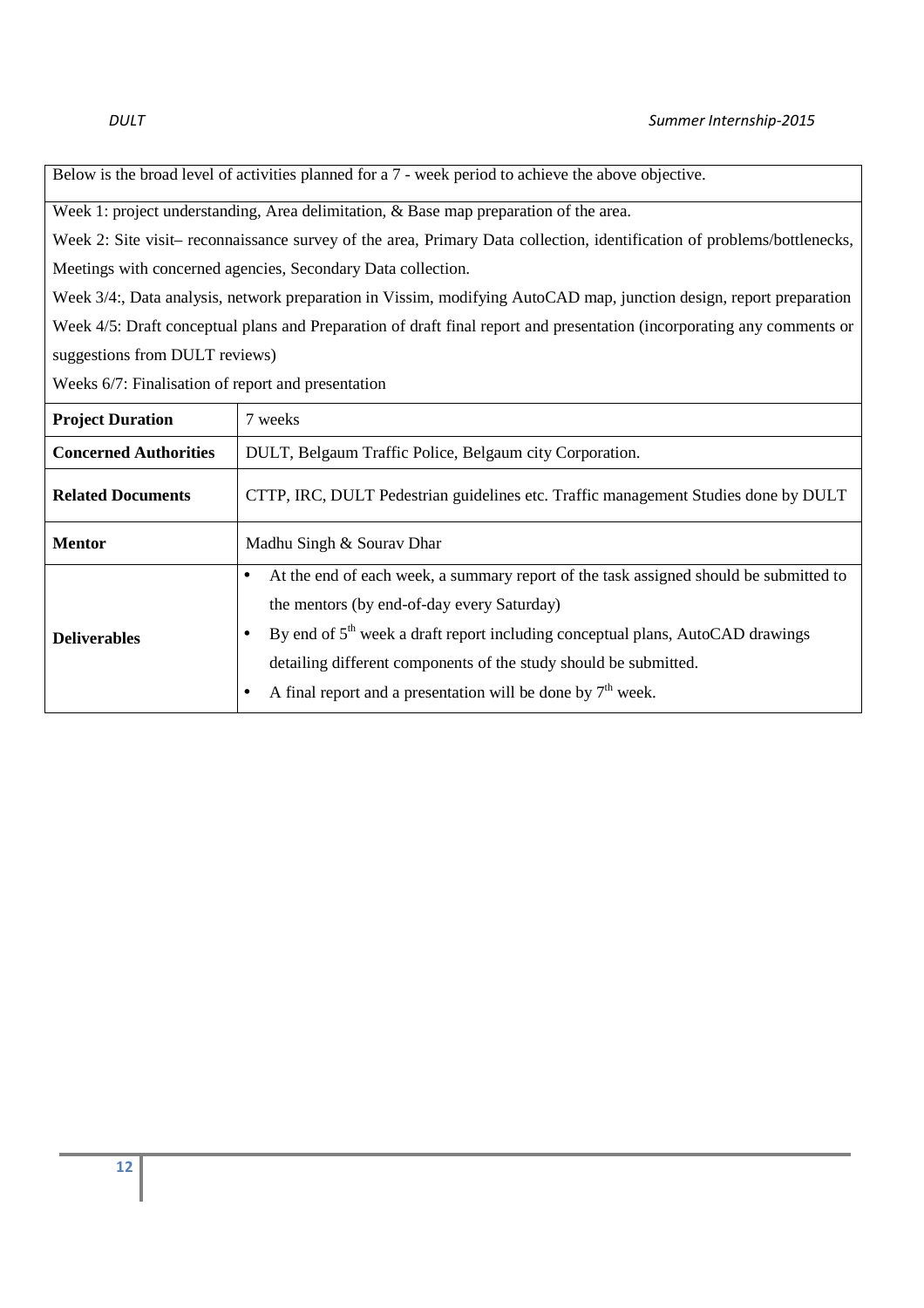# **Rapid Assessment of Urban Infrastructure & Transport components**

# **Project Location** | Nanjangud, Mysore

### **Introduction**

Recent rapid urban development in India has resulted in transport problems, such as traffic congestion and an increase in traffic accidents. Although the national and state governments have made substantial efforts in their various capacities to prepare strategic plans focused on mobility of people as a basis for developing cost-effective and equitable urban transport measures with an appropriate and consistent methodology, in line with the National Urban Transport Policy (NUTP), problems have been exacerbated by the rapidly increasing number of private vehicles. Existing local government capacity for urban transport planning is still insufficient.

All this plans required extensive data collection and analysis and are normally time consuming exercise with certain studies taking time as long as 3-5 years to choke out the basic plans and strategies for development. That's where Directorate thought of taking the pilot exercise of Rapid Assessment (RA) of the existing city needs in terms of transport infrastructure for one of the tier II city of Karnataka.

The main objective is to do a quick assessment of the existing transport infrastructure and recommend the short term strategies which can be implementable without disturbing much of the local environment and at the same time doesn't required extensive financial assistance.

### **Project Brief**

This year internship program has been designed in such a way that students will not only be working on their respective team/ individual projects, but will also be sent to one of the tier II city in Karnataka for the Rapid Assessment (RA) of existing urban infrastructure & transport system in the city. This will be a 3 days exercise wherein students have to-

1) Map and document the existing physical infrastructure of the town (roads, footpaths, junctions, street furniture, cycle tracks- if any, auto/ taxi stands, parking availability, bus terminals/ stops etc.);

2) Do assessment of available public transport systems in the town (Intra/ city bus service, Intermediate public transport etc.), and;

3) Do Activity mapping of different components such as Educational Institutions- schools, colleges, universities etc., Healthcare Facilities- hospitals, clinics etc., Transport Facilities- bus terminals, railways station, auto stands etc., Entertainment- theatres, shopping malls etc., Open Public Spaces- gardens, parks & playgrounds etc., and others;

4) Last but not the least, mapping of different traffic generators and attractors in the city such as markets, CBDs, etc.

Rapid Assessment of physical urban infrastructure will give insights about the existing conditions of infrastructure and based on that, an improvement plan (if necessary/ required) will be drawn and can be given to the concerned stakeholders for them to take it forward from there.

As a part of this exercise students will be stationed in the city for 2 days to capture the various aspects and components